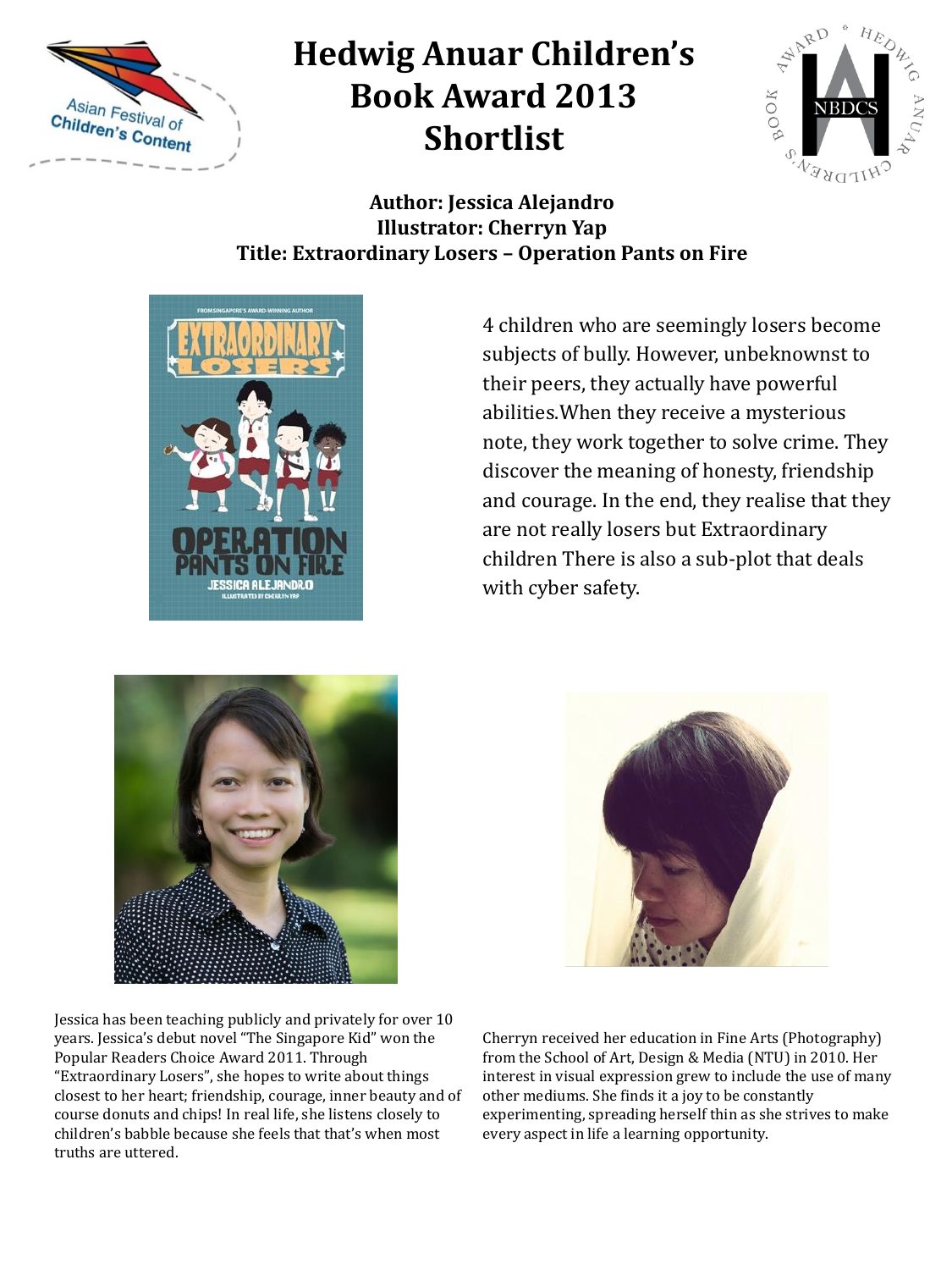



**Author: Ann Peters Illustrator: Lydia Yang Title: Farrer Park**



In this charming collection of poetry, Ann Peters tells the stories of her wondrous childhood in Singapore from a child's view. The characters in Ann's rhyming verses embody the spirit of the people and places that she grew up among, and which she wishes to share with today's children.



Ann Peters is a Singaporean editor who has worked for many years in Asia's mainstream print media. Her fond recollections of growing up carefree in the Farrer Park neighbourhood inspired these rhyming vignettes, which are evocative of the people and place during her childhood. Ann has two grown-up children.

Lydia is a Visual Communications graduate from Temasek Polytechnic, majoring in Illustration. She has worked with companies such as Awfully Chocolate, Gushcloud and Public Garden. Now self-employed as a freelance illustrator and artist, Lydia enjoys working on spontaneous projects, creating art and has plans of setting up her own brand.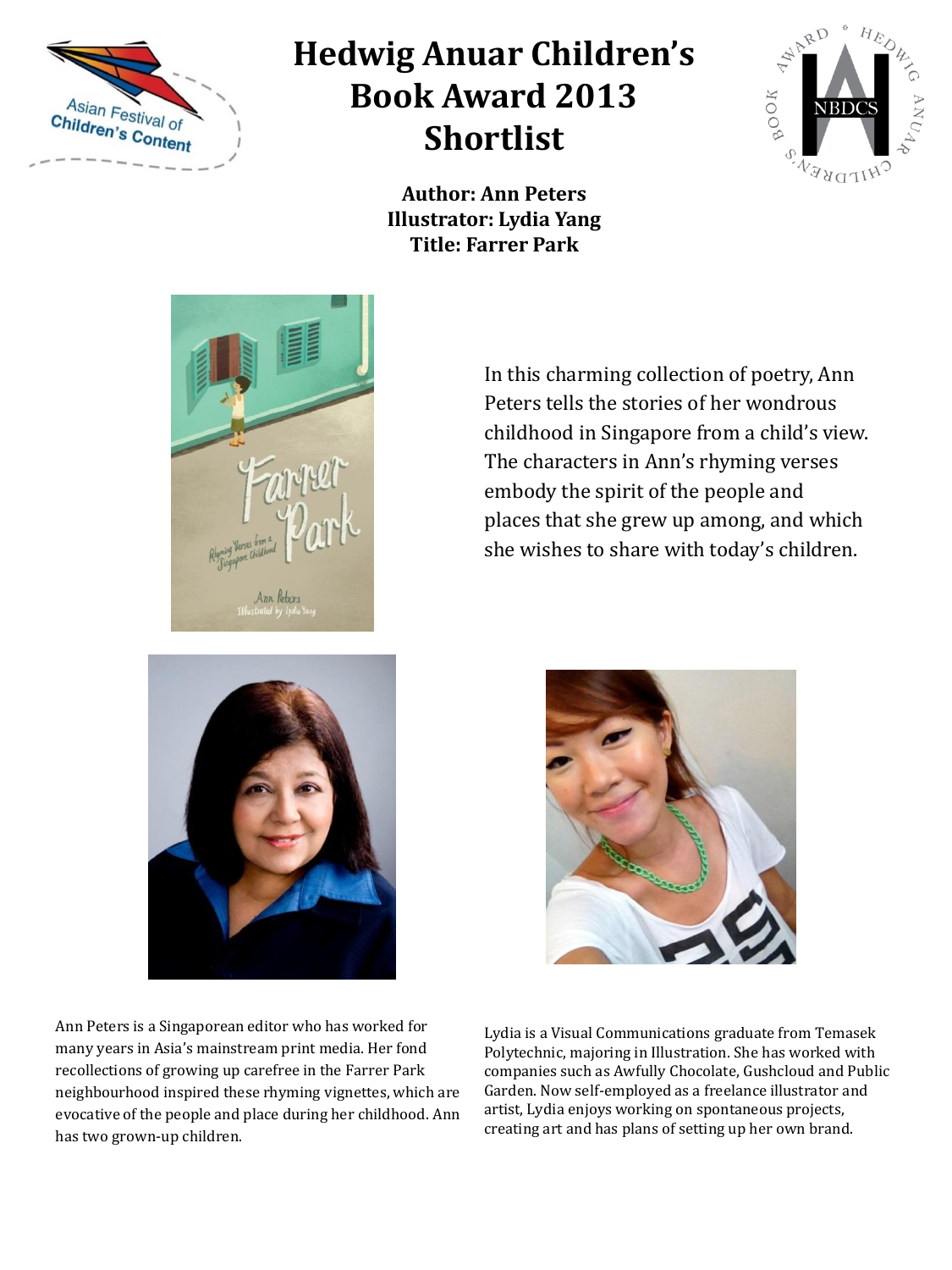



**Author: Edmund Lim Illustrator: Tan Zi Xi Title: Where's Grandma**



Luke lives with Grandma and they do many things together. One day, Grandma got lost and life takes a turn…

"Where's Grandma" tells the poignant story of how Luke and his family cope with beloved Grandma's Alzheimer's disease condition and their journey together.





Edmund Lim W.K. is an educator who has taught at the National Institute of Education. Edmund enjoys reading and writing. He hopes that his storybooks will engage readers, young and old. His love for his grandparents and family, along with his desire to educate children, inspired him to write "Where's Grandma".

In 2006, Zi Xi spread her wings from Singapore to major in Illustration at Central Saint Martins, London. Zi Xi now works independently as a full-time illustrator and has held her first solo exhibition in Singapore in 2010. She has received acclaim as London Creative International Competition's 'New Talent of Year 2010'.